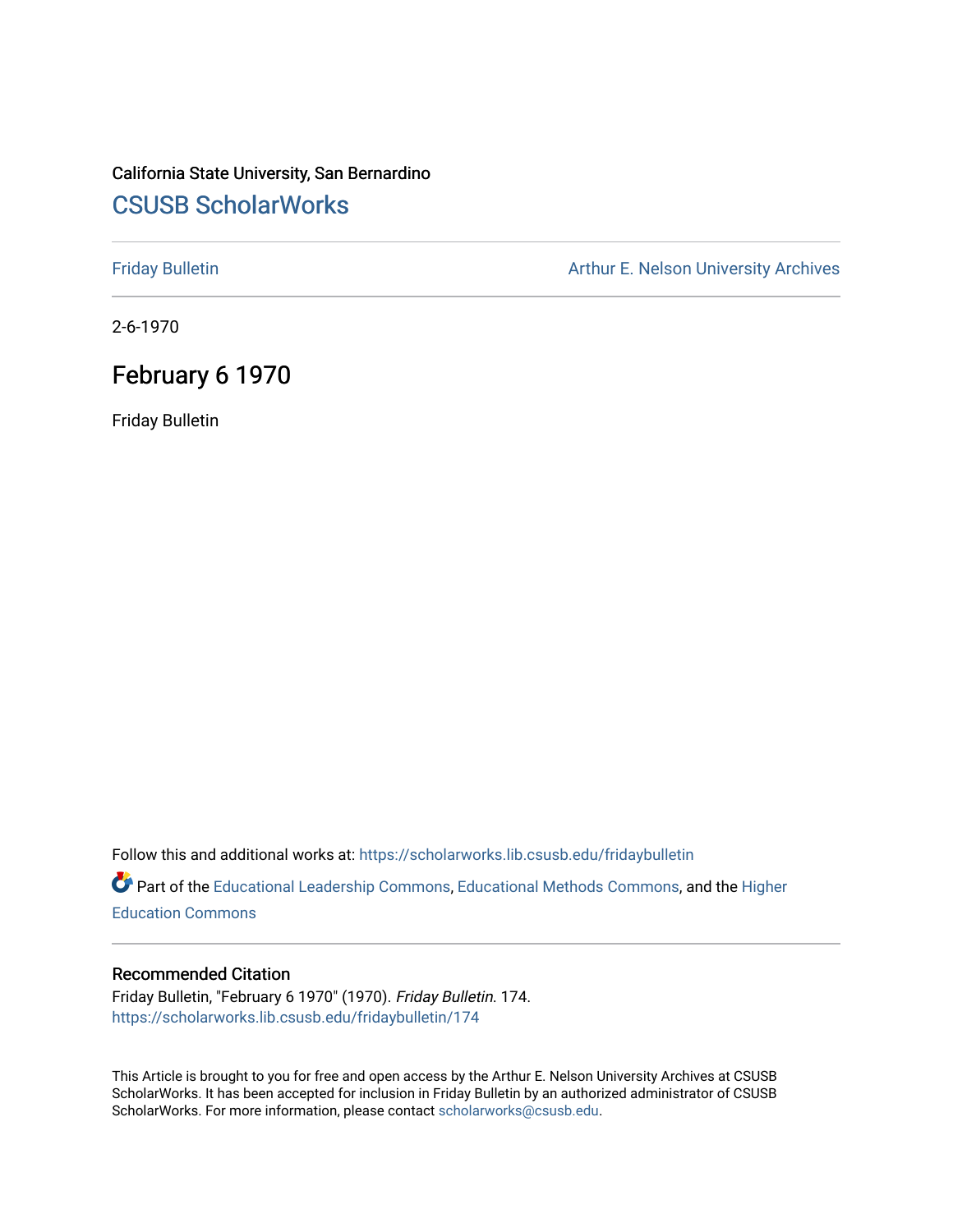# **CALIFORNIA STATE COLLEGE, SAN BERNARDINO**

# **The BULLETIN February 6, 1970**

**CSCSB RECEIVES President John M. Pfau has announced that CSCSB FIVE-YEAR-PERIOD has been reaccredited for a five-year period REACCREDITATION by the Western Association of Schools and Colleges .** 

Word of the reaccreditation was received from the WASC's **Accrediting Commission for Senior Colleges and Universities. The five-year accreditation, the maximum granted by the association, extends through June 30, 1975.** 

**An evaluation of CSCSB"s program, faculty, library resources, scholarship standards and physical facilities was made by a select committee of educators which visited the campus this winter and made its detailed report to the accrediting commission.** 

| FEBRUARY 12 IS   | Lincoln's Birthday, an official State      |
|------------------|--------------------------------------------|
| COLLEGE WORKDAY; | holiday, will be a reqular work and        |
| HOLIDAY MARCH 27 | class day for the College. An in-lieu-     |
|                  | of holiday will be taken Friday, March 27. |

**NEW BUDGET Mr. Jim Martinez will join the College March 2 as OFFICER NAMED Budget Officer, filling the vacancy created by the resignation of Arthur Gage who is leaving to be-**

**come financial consultant with a private investment firm in Riverside.** 

**Mr. Martinez is a graduate of the University of Redlands with a degree in Economics and Accounting and has been employed for the past seven years in an administrative position with the Aerospace Corporation.** 

**"SPOON RIVER" Tickets for "Spoon River Anthology" will go on TICKETS ON SALE sale next Thursday, February 12. The two-act NEXT THURSDAY play, directed by Amanda Rudisill, will feature 12 original contemporary songs performed and composed by Mike Stapleton, who also wrote the background music.** 

**Up-dated dialogue and contemporary music bring the turn-ofthe century play into a commentary of today.** 

**Tickets may be purchased in C-102; \$.75 for students; faculty**  and staff; \$1.50 for off-campus patrons. Production dates: Feb. 20-21, **26, 27, 28.**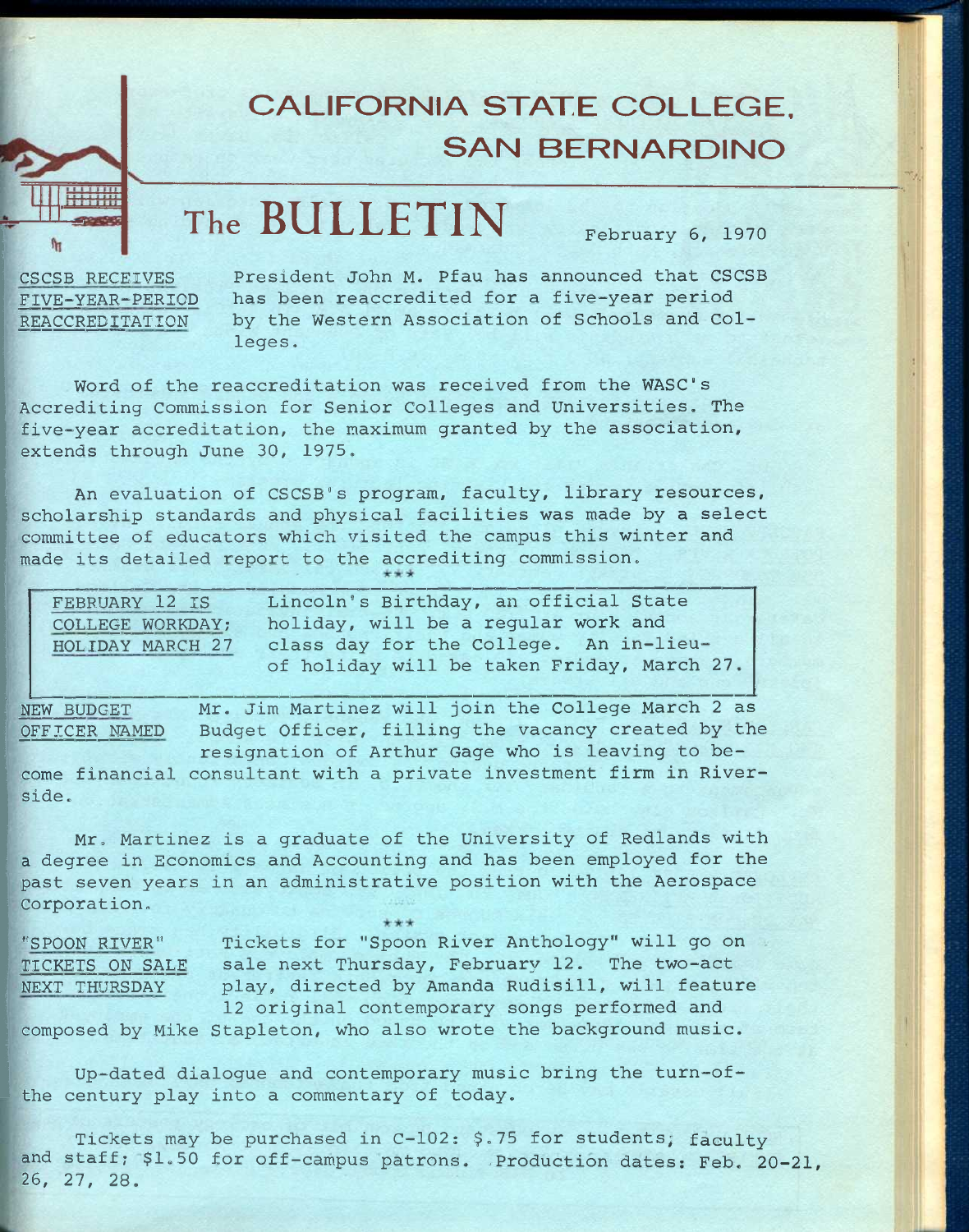

California, Davis, will

**In addition to the lectures. Dr. G. Donald Chakerian will meet with students and faculty on Tuesday, February 10, according to Dr.**  John Hafstrom, Math Dept. Chairman.

**Of general interest, a lecture on "unsolved Problems in Elementary Geometry" will be given at 11 a.m. in B—101. Of in**terest to math students will be "Sets of Constant Width," a more **technical subject, at 3 p.m., also in B-lOl.** 

**Students and faculty from other schools and others interested are invited to attend.** 

**Dr. Chakerian"s visit to CSCSB is sponsored by the Mathematical**  Assn. of America, under its visiting lecturer program.<br>\*\*\*

**FACULTY WIVES Anyone planning to attend the Annual Faculty Wives POTLUCK RSVPs Potluck on Friday, February 13, must FSVP by Sat-DUE TOMORROW urday, February 7. Please call Mrs. James Crum, TU 5-3186. The dinner is scheduled in the College** 

**Cafeteria; social hour at 7:30 p.m. Special invitation is extended to all married faculty women and their spouses and single faculty members. Those attending are asked to bring their own table service (plate, cup and silverware).** 

**CARLSON HOLDS E. J. Carlson, who recently received his M.B.E. TWO MoA. DEGREES degree from Claremont Graduate School, states that the degree was awarded concurrently with** 

**advancement to a candidacy for the Ph.D. in Business Economics. Mr. Carlson also holds the M.S. degree in Business Administration from Trinity University, Texas.**  \*\*\*

**EMPLOYED BEFORE 1961? During the period of January 1, 1932,until ADDITIONAL RETIREMENT July 18, 1961, new employees had to complete**  MAY BE CONTRIBUTED six months of service to qualify for PERS retirement system. Eligibility has since be-

**come immediate and automatic. The Public Employees Retirement System will now permit employees to contribute retirement premiums for their first six months of service, which will reflect their full term of service. Premiums will be based on the age of the employee at the time he was hired and on the rate in effect at that time.** 

Full details may be obtained from the Personnel office.

| ECOLOGY POSTERS  | An outstanding exhibit of ecology posters of all |
|------------------|--------------------------------------------------|
| EXHIBITED MONDAY | types will go on display next Monday, Feb. 9,    |
|                  | in B-Building Lobby.                             |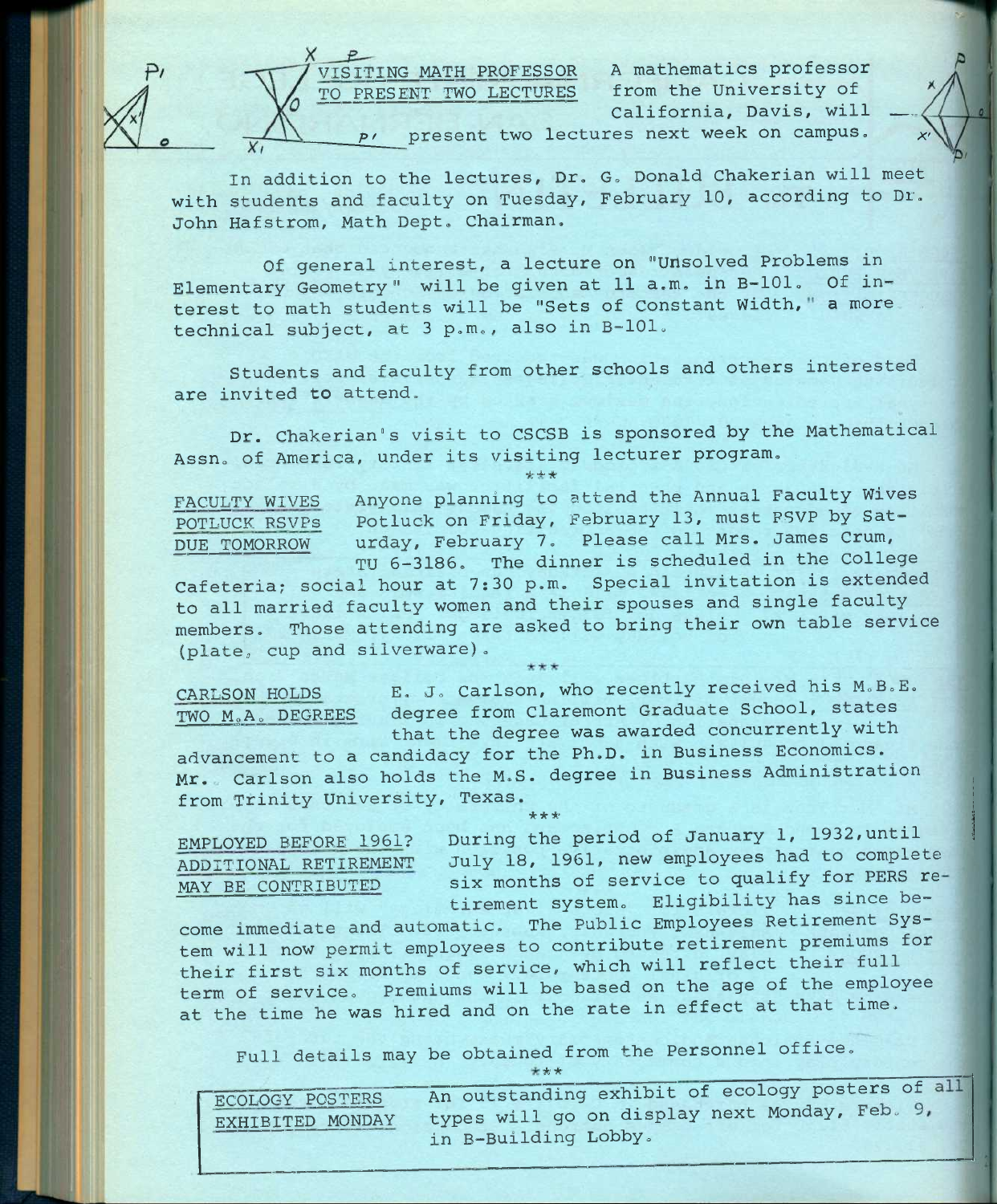**"GRANDEUR OF MEXICO" Past and present glory of Mexico will HIGHLIGHTED TONIGHT be featured tonight as pre-Columbian**  and present sites become the subject,

**of DT**o **Paul Gendrop's speech at 8 pom. in PS-10.** 

**Sponsored by the County Superintendent of Schools' office. Dr. Gendrop's lecture will describe key sites such as Teotihuacan, Plaza de las Tres Culturas and Monte Alban. The lecture, "The Grandeur of Mexico," will be illustrated with color slides.** 

**Dr, Gendrop, currently on the faculty of the Center of Architectural Research of the National School of Architectures at the University of Mexico, holds a degree in architecture from**  the Technological Institute of Monterey and his Ph.D. from the **•University of Paris in Aztec art and culture.** 

**Reservations should be made with the Activities Office, Ext. 402. Admission is free and the public is invited.**  \*\* \*

**NEW A-V DIRECTOR SOUGHT Lucas Lawrence, Director of A**-V **Ser-AS LUCAS LAWRENCE RESIGNS vices, has recently submitted his resignation as director, and has** 

3

**requested re-assignment to a technical position within the College, effective July 1, 1970.** 

**A committee which includes Kenneth Mantei, AV-TV Committee Chairman; Richard Saylor. Coordinator, Department of Music, and Robert West, Chairman, Department of Education, are meeting with Vice President Scherba to review candidates for this position. Individuals are invited to submit names of potential candidates to Dr, Scherba,** 

*it:* 

**STATE COLLEGE Sonoma State College President Dr. Ambrose R, Nichols,**  NEWS BRIEFS... Jr., resigned Monday, February 2, effective June, 1970.

**State College Trustees recently took action to increase foreign student tuition to \$360 (from \$255) per year beginning in Fall, 1970,** 

**+** 

PERSONALS - Mr. and Mrs. Douglas Spencer 'Sandi, recently of Asst. **Dean of Students' office) welcomed their first child**  last Tuesday, a son, Cully McVelvey, weighing 6 lbs., 1<sup>1</sup>2 oz. +

**The College conveys best wishes to Mr. and Mrs. Nathan Green on the occasion of their marriage last month. The new Mrs. Green is the former Bonita Boatner (Library).** 

**SYMPATHY - The sympathy of the College is extended to Mr. and Mrs,**  James R. Waters, Sr. (Physical Plant) on the death of **Mrs. Waters' father in Fresno earlier this week.** 

*ic ic is*